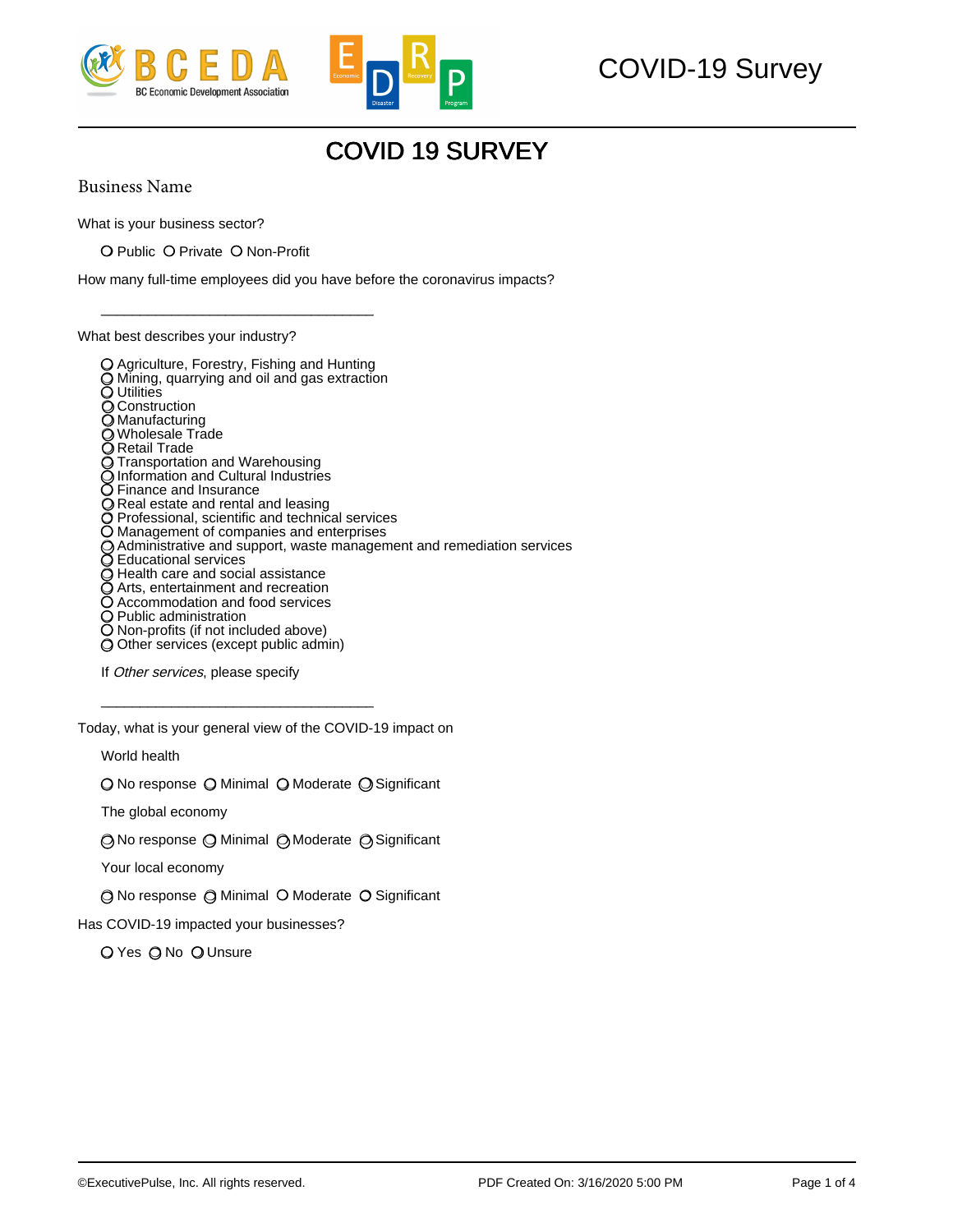If Yes, how?

- ❏ We are seeing a reduction in revenues/sales
- ❏ We are experiencing employee absences due to voluntary self-quarantines
- ❏ We are experiencing employee absences because we're encouraging them to work from home but staff are still working working
- ❏ We are experiencing employee absences because they must look after children (whose schools have closed) or loved ones who are ill ones who are ill
	- ❏ We have reduced our staff due to the difficulties of running the business due to loss of customers or other reasons
- ❏ We are experiencing disruptions in the services/supplies/materials we depend on to run our business (like imported products, contractor availability, other services etc.) products, contractor availability, other services etc.)
	- ❏ We are experiencing cancellations of important meetings, gatherings or events that we depend on

 $\_$  . The contribution of the contribution of the contribution of the contribution of  $\mathcal{L}_1$  $\_$  . The contribution of the contribution of the contribution of the contribution of  $\mathcal{L}_1$  $\_$  . The contribution of the contribution of the contribution of the contribution of  $\mathcal{L}_1$  $\_$  . The contribution of the contribution of the contribution of the contribution of  $\mathcal{L}_1$ 

- ❏ We have had to cancel our own meetings, gatherings or events
- ❏ We have had to temporarily/indefinitely shut down our office(s)
- ❏ We are postponing or cancelling staff travel
- ❏ We are unable to move or ship our own goods due to disrupted supply chains
- ❏ We are experiencing a decrease in demand for products and services
- ❏ We are experiencing an increase in demand for products and services
- ❏ Heightened public fear/caution is causing customers to avoid our location or services

❏ Other

If Other, please explain

If COVID-19 is reducing your revenues/sales, by how much?

❍ No response ❍ 1-10% ❍ 11-20% ❍ 21-30% ❍ 31-40% ❍ 41-50% ❍ Over 50%

In response to COVID-19, do you plan to do any of the following?

Remap/re-source supply chain

❍ No response ❍ Not likely ❍ Somewhat likely ❍ Very likely ❍ Certain

Change customer marketing and sales efforts

❍ No response ❍ Not likely ❍ Somewhat likely ❍ Very likely ❍ Certain

Curtail general burdens/expenses

O No response O Not likely O Somewhat likely O Very likely O Certain

Increase debt

O No response O Not likely O Somewhat likely O Very likely O Certain

Reduction of workforce

❍ No response ❍ Not likely ❍ Somewhat likely ❍ Very likely ❍ Certain

Cancel or curtail business travel

O No response O Not likely O Somewhat likely O Very likely O Certain

Generally, how do you feel that government officials are addressing COVID-19?

Local government

O No response  $\bigcirc$  Poor  $\bigcirc$  Fair  $\bigcirc$  Good  $\bigcirc$  Excellent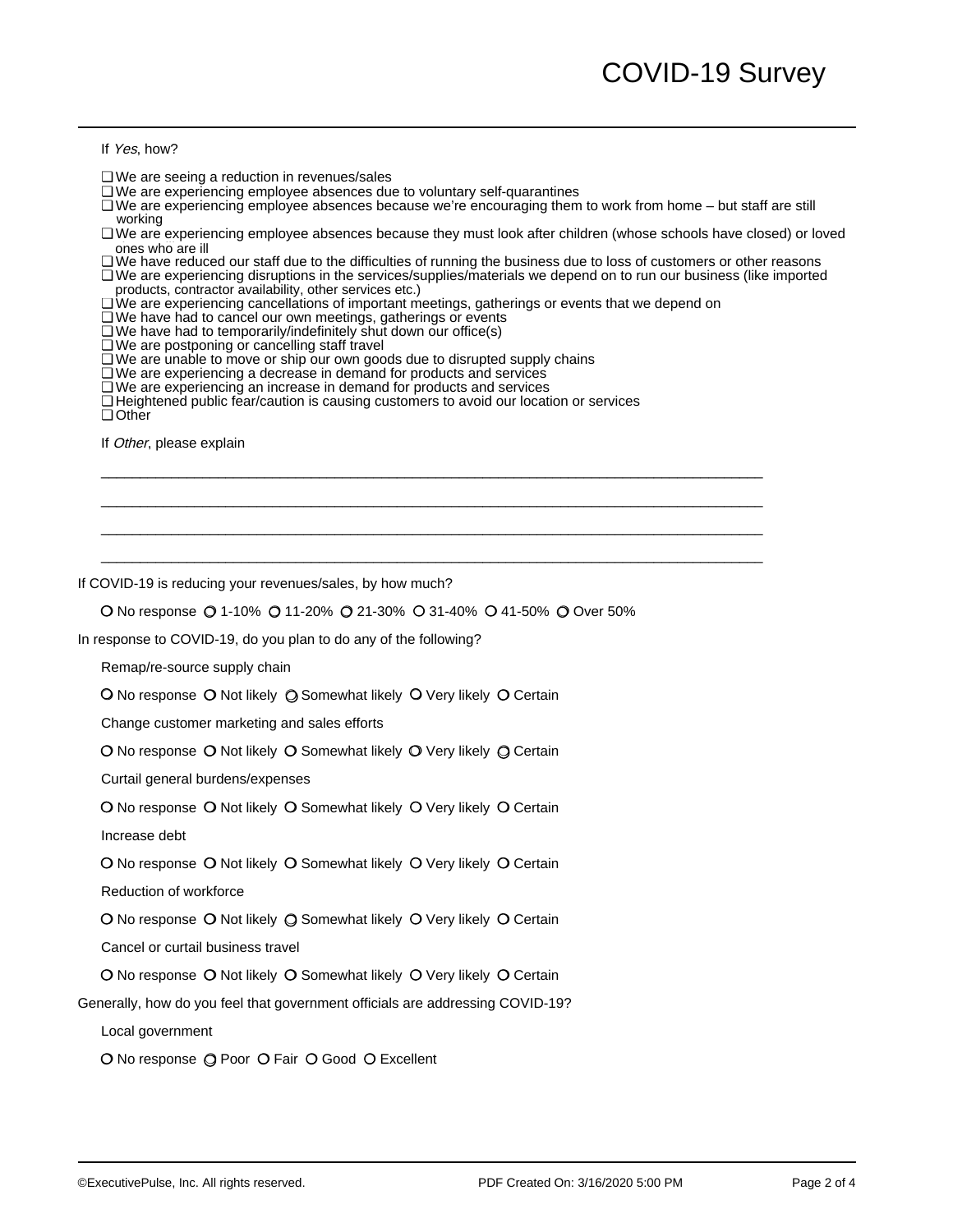Provincial/State government

O No response (O Poor O Fair O Good O Excellent

Federal government

❍ No response ❍ Poor ❍ Fair ❍ Good ❍ Excellent

What can different levels of government, financial institutions or others do to support your business during COVID-19? (Please select your Top 3)

❏ Cut interest rates

- ❏ Consider bigger economic stimulus package
- ❏ Work with banks/lending institutions to offer zero-interest loans, loan guarantees, or lines of credit

 $\_$  . The contribution of the contribution of the contribution of the contribution of  $\mathcal{L}_1$  $\_$  . The contribution of the contribution of the contribution of the contribution of  $\mathcal{L}_1$  $\_$  . The contribution of the contribution of the contribution of the contribution of  $\mathcal{L}_1$  $\_$  . The contribution of the contribution of the contribution of the contribution of  $\mathcal{L}_1$ 

 $\_$  . The contribution of the contribution of the contribution of the contribution of  $\mathcal{L}_1$  $\_$  . The contribution of the contribution of the contribution of the contribution of  $\mathcal{L}_1$  $\_$  . The contribution of the contribution of the contribution of the contribution of  $\mathcal{L}_1$  $\_$  . The contribution of the contribution of the contribution of the contribution of  $\mathcal{L}_1$ 

- ❏ Be more flexible around timelines for tax remittances (eliminate late remittance penalties)
- ❏ Provide funding and incentives for technology to support remote work for staff
- ❏ Allow for delayed municipal property tax payments without penalty
- ❏ Provide business advisory and technical guidance
- ❏ Eliminate taxes on medical equipment and supplies
- ❏ Incentives for import-export of essential supplies
- ❏ Speed up government payments (to vendors, contractors etc.)
- ❏ Suspend loan payments
- ❏ Provide payroll tax breaks
- ❏ General tax credits and cuts
- ❏ Wage replacement for employees
- ❏ Create resources for employees that must self-isolate
- ❏ Provide resources for employees that will get laid off
- ❏ Enhance economic development efforts to support local businesses

❏ Other

If Other, please explain

Is there anything else you'd like to say about business impacts or proposed solutions?

How long do you feel the effects of COVID-19 will be felt on:

World health

❍ No response ❍ Short term (under 6 months) ❍ Moderate term (a year) ❍ Longer term (years)

The global economy

❍ No response ❍ Short term (under 6 months) ❍ Moderate term (a year) ❍ Longer term (years)

Your local economy

❍ No response ❍ Short term (under 6 months) ❍ Moderate term (a year) ❍ Longer term (years)

Would you like us to contact you about getting assistance during this virus crisis?

❍ Yes ❍ No